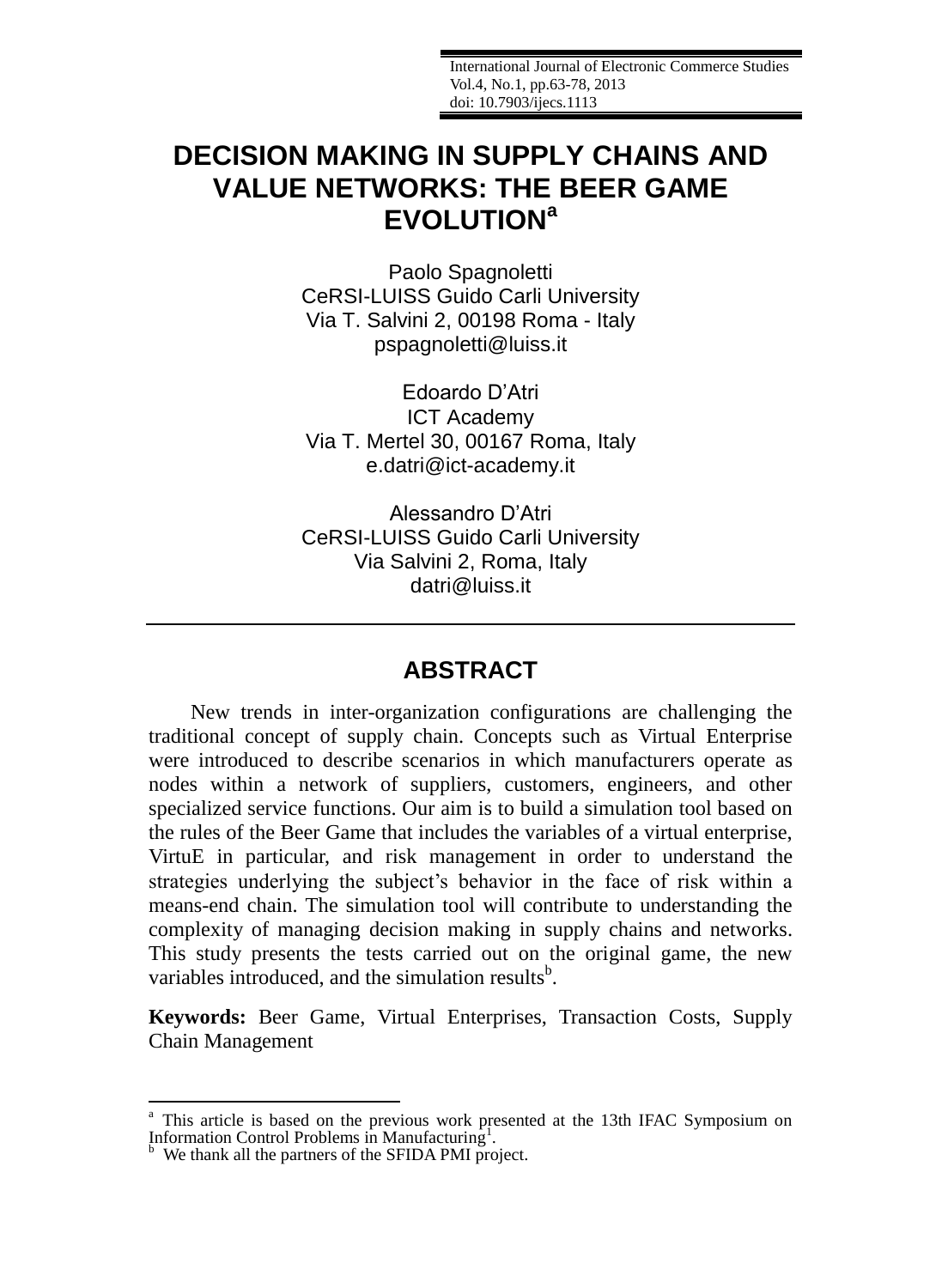## **1. INTRODUCTION**

The Beer Game was developed in the 1960s by the MIT Sloan System Dynamics Group<sup>2, 3</sup> as a didactic tool to simulate information and material flows along the supply chain from the factory to the retailer. The main goal of this business game is to show the existence and the characteristics of the "bullwhip effect"<sup>4, 5</sup>. This phenomenon represents the propagation and amplification of orders as they pass upstream in a supply chain pipeline. It causes uncertainty for managers who then create stock and/or maintain excess capacity leading to increased total costs. The Beer Game has been widely used to simulate the "bullwhip" effect but also other phenomena such as the "backlash" effect or reflection of shipments in response to amplification in orders<sup>5</sup>.

The Beer Game has four players: retailer, wholesaler, distributor, and factory. These players are distributed along a single supply chain, communicating with each other only about the beer orders that each player sends to the nearest player. The only exception refers to the retailer's order, represented by the requests of the final customer, which is established in advance and are not known by other participants.

Many questions have been posed about the limitations of the original Beer Game (for convenience, we will refer to it as the "MIT Beer Game"), and new versions have been proposed. Kaminsky and Simchi-Levi<sup>6</sup> highlighted the limits of the Beer Game in providing a better way to manage the supply chain. They also highlighted that the game structure does not provide a realistic view of the behaviors involved in the supply chain. Indeed, a linear chain does not allow any choice about the suppliers. Kimbrough et al.<sup>7</sup> described players' behavior when they join the supply chain. In their view, players are not motivated to share information; their choices are taken in situations of bounded rationality, and their individual rational behavior sometimes goes against the group's interests. These and other critics<sup>8</sup> gave rise to a number of digital versions of the MIT Beer Game or similar tools<sup>9</sup> that take into account the variables involved. For instance, in order to introduce the concept of optimization, Kumara et al. proposed a new version of the Beer Game in which a single player (acting as supply chain coordinator) sets the model parameters and the model is  $\frac{1}{2}$  executed in a probabilistic manner<sup>10</sup>. Furthermore, a recent work underlines the importance to consider that decision makers evaluate the prospects for gains and losses from psychological reference points that shift over time following some random events instead of seeking to maximize their utility under an unvarying formula $^{11}$ .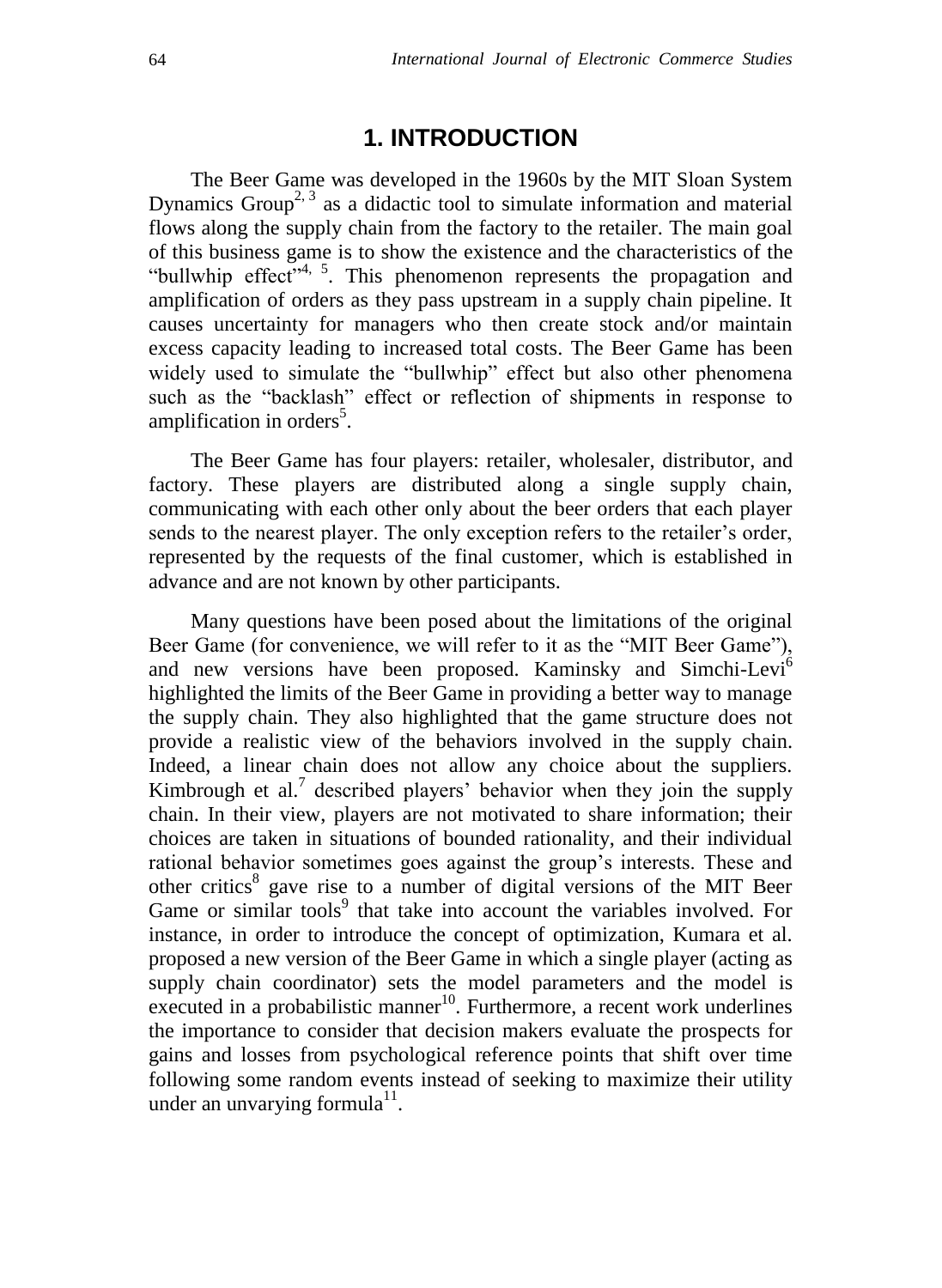Other studies concentrate more on the structural and topological aspects of the Beer Game by stressing the fact that the supply chain evolves into network solutions based on collaborative and communicative interactions between two or more enterprises and oriented towards the coordination of different activities<sup>3, 8, 13,  $\dot{1}^4$ . Indeed, companies abandoned</sup> the perspective that each supply chain member performs a distinct value-adding task and instead regard both suppliers and customers as potential co-producers of value<sup>15</sup>. These trends in inter-organization configurations led to the concept of Virtual Enterprise to characterize the global supply chain of a single product in an environment of dynamic networks between companies engaged in many different complex relationships. In a Virtual Enterprise (VE), manufacturers no longer produce complete products in isolated facilities. They operate as nodes in a network of suppliers, customers, engineers, and other specialized service functions<sup>16,</sup>  $17, 18$ . In such contexts, transaction costs are a key issue to be taken into  $account<sup>19, 20</sup>$ , and some formal representation has been proposed in the literature for modeling issues such as transaction costs and risks in the VirtuE model $^{21}$ .

In order to introduce the students to various supply chain management topics arising from these structural aspects, a new version of the game was proposed by Riemer as a teaching tool for extending the initial version<sup>22</sup>. This new version considers a parallel supply chain interaction network in which two customers, two retailers, one distribution center, two manufacturers, and three vendors interact. According to the author, the adoption of this teaching tool is highly effective in helping students understand the complexity and dynamics of parallel supply chains, identify the operational issues, and examine the potential tactical and strategic solutions. In fact, the new game helps introduce and facilitate discussions about topics such as speculation/postponement, risk-pooling, control systems, and technology in supply chain integration.

This paper aims to contribute to the body of knowledge on decision making for supply chain management by introducing new versions of the existing simulation tools that embed aspects relevant to virtual enterprises. In particular, the VirtuE model has been taken into consideration for developing a Beer Game 2.0 and a Beer Game 2.1, the characteristics of which will be illustrated together with the simulation results.

We believe that these evolutions of the Beer Game allow increases in the player's understanding of the strategies that underlie managers' decision making. Our assumption is that the study of players' policies and behaviors is particularly relevant in the presence of multiple suppliers and transaction risk.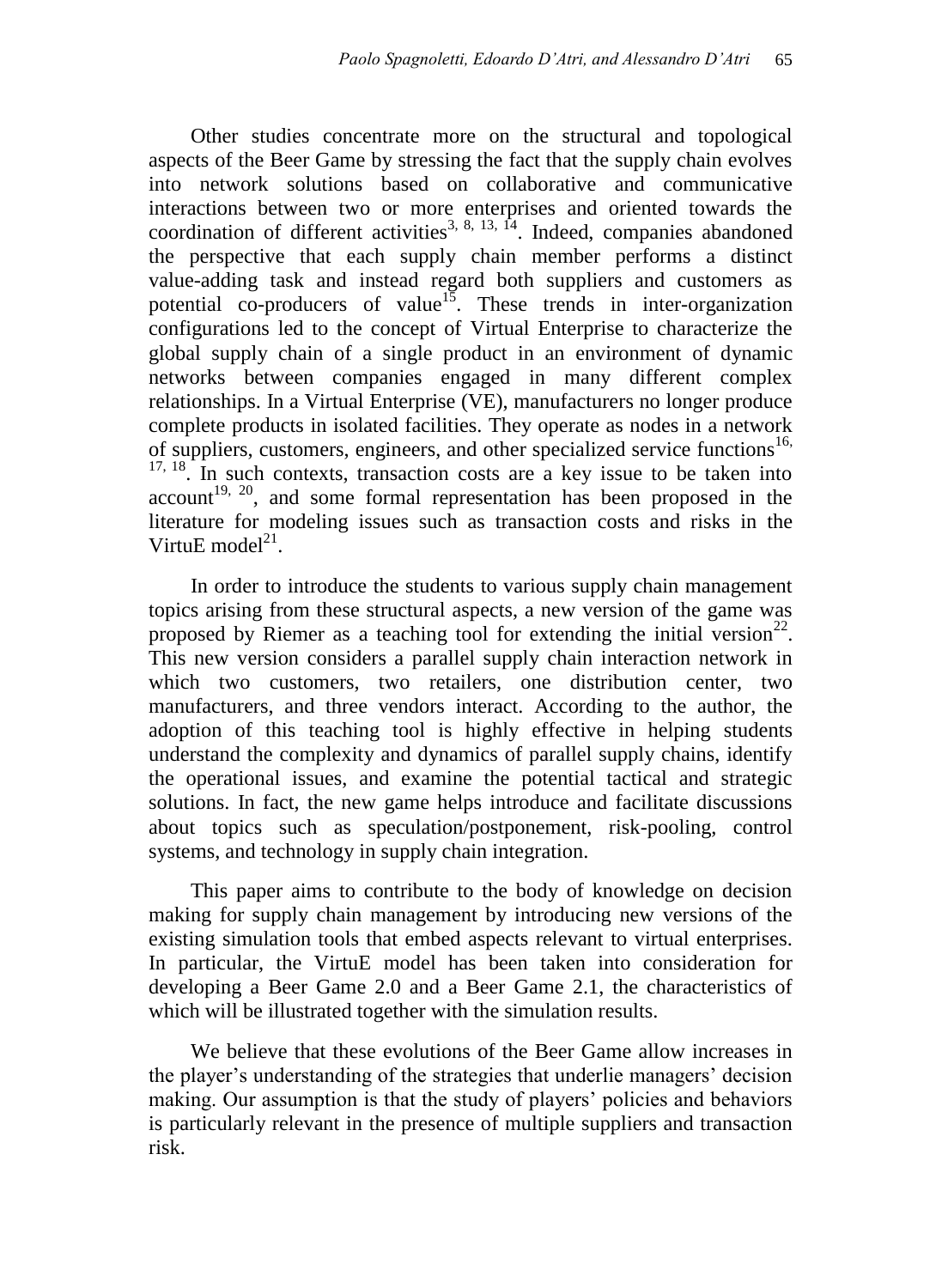In the next sections, we first introduce our research method, then describe the main characteristics of each version of the Beer Game in terms of rules, objectives, and simulation results. A short discussion and a comparative analysis focused on costs and policies will follow. Finally, we summarize the findings by providing comments on the limitation of this approach and possible further developments.

## **2. RESEARCH METHOD**

This study is based on the results of a series of experiments conducted during the Expert Training Course (ETC) in "collaborative management of the supply chain" which has been organized in the context of a national research project called SFIDA PMI<sup>c.</sup> The ETC has a special focus on interoperability issues and critical relationships among companies in many productive sectors. We tested the standard version of the MIT Beer Game, and our results were in line with previous findings. We also designed three alternative versions of this simulation game in order to highlight the specific features of modern supply chains such as the network enterprise structure and the possibility of transaction failures. We analyzed the policies underlying the behavior of players involved in supply chains and networks through simulations. These simulations also led us to obtain a proof of concept of the new versions of the Beer Game that are now available for further investigations about the cooperation dynamics of the supply network participants.

During the simulations, players were supposed to make their choices independently from any given policy and with the goal of reducing their own stock costs. In order to compare their strategies<sup>23</sup> and their willingness to take risks, we defined the following policy matrix based on two variables: unsold stock and placed order.

Four possible strategies have been identified depending on the level of the two variables: Never Backlog, Full Warehouse, Low Cost, and Pass Order. We will refer to these definitions for discussing and classifying player behaviors.

1

 $\epsilon$  More information on the SFIDA PMI project is available on the website [\(www.cersi.it\)](http://www.cersi.it/) of the Research Centre on Information Systems - LUISS Guido Carli University, Roma, Italy.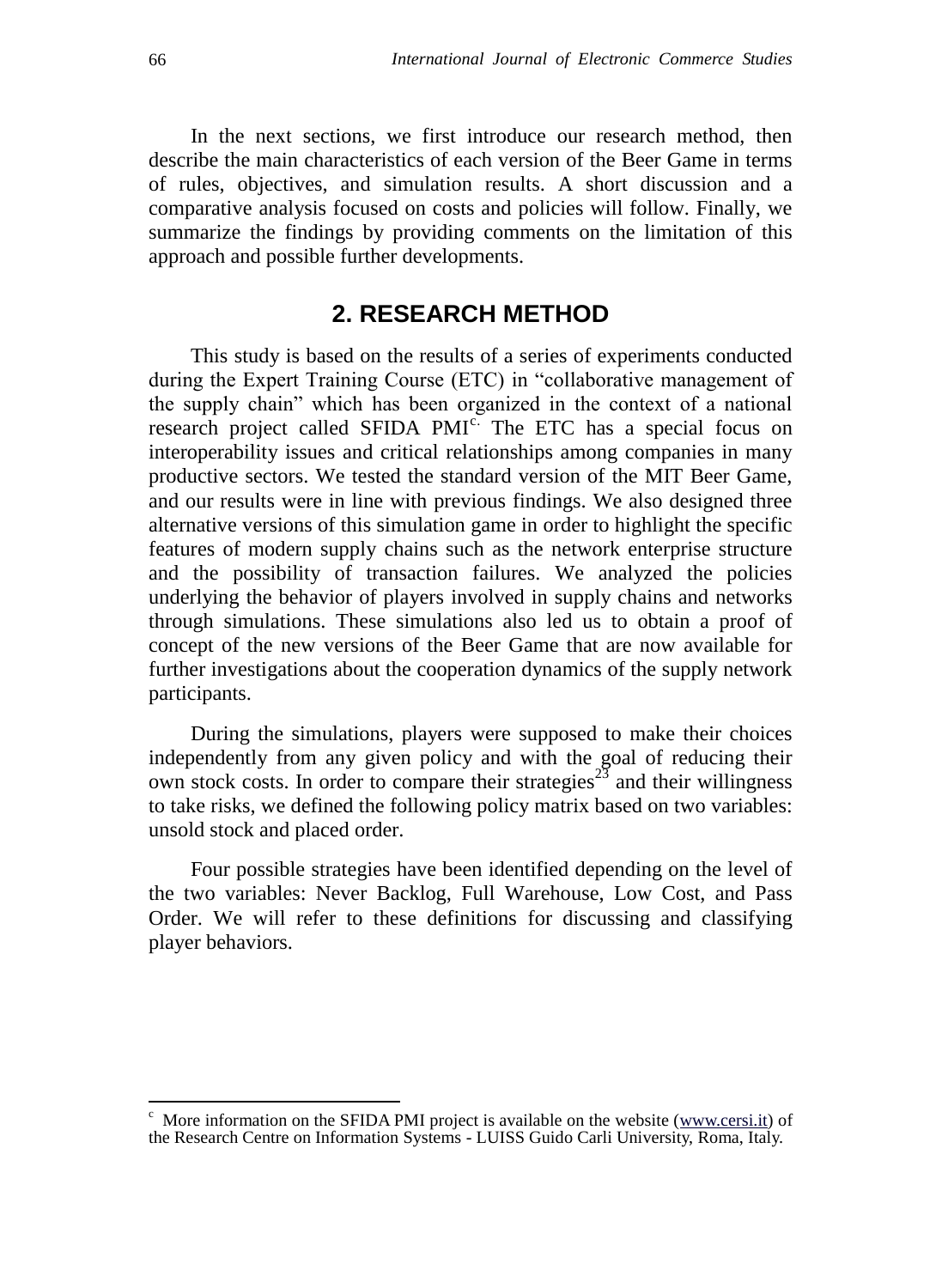|                  |             | <b>UNSOLD STOCK</b>                                                                                                                                                      |                                                                                                                                                                             |  |  |  |  |
|------------------|-------------|--------------------------------------------------------------------------------------------------------------------------------------------------------------------------|-----------------------------------------------------------------------------------------------------------------------------------------------------------------------------|--|--|--|--|
|                  |             | <b>HIGH</b>                                                                                                                                                              | LOW                                                                                                                                                                         |  |  |  |  |
| ORDERS<br>PLACED | <b>HIGH</b> | <b>NEVER BACKLOG</b>                                                                                                                                                     | <b>FULL WAREHOUSE</b>                                                                                                                                                       |  |  |  |  |
|                  |             | Condition: variable demand                                                                                                                                               | Condition: predicting an                                                                                                                                                    |  |  |  |  |
|                  |             | Target: executing orders                                                                                                                                                 | increase in demand                                                                                                                                                          |  |  |  |  |
|                  |             | Risk: collapse or decrease in                                                                                                                                            | Target: increasing stock levels                                                                                                                                             |  |  |  |  |
|                  |             | demand generates high storage                                                                                                                                            | to avoid backlogs                                                                                                                                                           |  |  |  |  |
|                  |             | costs                                                                                                                                                                    | Risk: oversized warehouse                                                                                                                                                   |  |  |  |  |
|                  | <b>NOT</b>  | <b>LOW COST</b><br>Condition: warehouse is able<br>to respond to positive changes<br>in demand<br>Target: stable inventories with<br>predictable costs<br>Risk: balanced | <b>PASS ORDER</b><br>Condition: constant demand<br>Target: low warehouse costs<br>Risk: risk of backlog due to a<br>variable demand increase and<br>delays in good delivery |  |  |  |  |

**Table 1.** Strategies identified in beer game simulation

## **3. BEER GAME 1.0**

## 3.1 Description

On the basis of the studies on virtual enterprises, transaction costs, and risk management, we defined three versions of the MIT Beer Game in order to analyze the policies that affect the supply chain actors' behavior. The first version (also referred to as "Beer Game 1.0" ) is very similar to the original version in terms of chain structure. It differs only in the shape of the market requests since we applied random orders ranging in a 0–10 set of values corresponding to 44 cards taken from a deck. The motivation for this choice lies in the fact that our goal differs from the traditional MIT Beer Game, which is mainly focused on the concept of bullwhip effect. We prefer to analyze the simulation results in a random market request scenario.

The game has four players with the following roles: retailer, wholesaler, distributor, and factory. All of them are on the same linear chain.

The retailer receives a beer order from the final consumer (card deck), hiding it from the other players; then, according to his/her personal policy, the retailer forwards an order to the wholesaler. The wholesaler sends the order to the distributor, and when the order reaches the factory, the last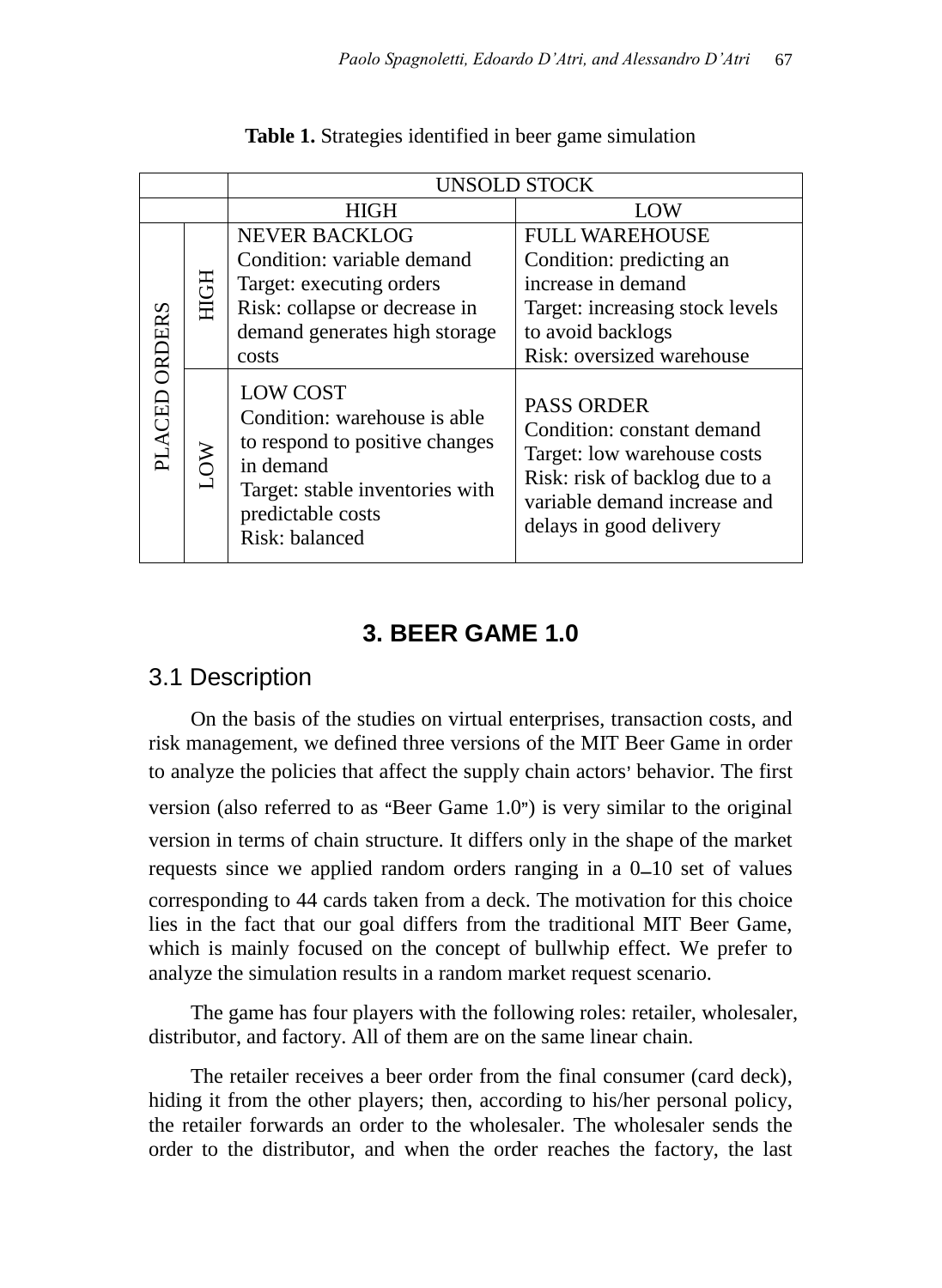player decides how many beers to produce. Each step has a 2-week lead time for both goods and information. The quality of each single policy undertaken by the players is assessed on the basis of stock cost values. In other terms, players share the common goal of reducing their own stock costs and are free to define a personal policy according to their understanding of the situation and their personal attitude toward risk.

In order to support data collection and analysis, each player uses an electronic spreadsheet, which includes data related to sent and received orders and goods.

#### 3.2 Simulation

In this simulation, the bullwhip effect is not as clear as in the original simulation because, at the beginning of the game, players try to increase their inventories and thus the related costs. In this case, backlog events are briefer than the original simulation, which is the most important element of the bullwhip effect. This is mainly due to the demand faced by the players, which is different from in the MIT Beer Game. This has a stable value at the beginning of the game, then an instant positive change that leads to a new constant higher value for the rest of the game. This step increase inevitably leads players to backlogs.

In Beer Game 1.0, we explored the case of the stochastic demand, where demand was randomly generated from a known distribution, e.g., uniformly distributed between a set of values ranging from 0 to 10. At first, players increased stock levels to avoid backlog events. Then, they tried to estimate the variation range production chain. The cost analysis of the first simulation shows very similar levels to those in the MIT Beer Game costs (higher in players farthest from the final market).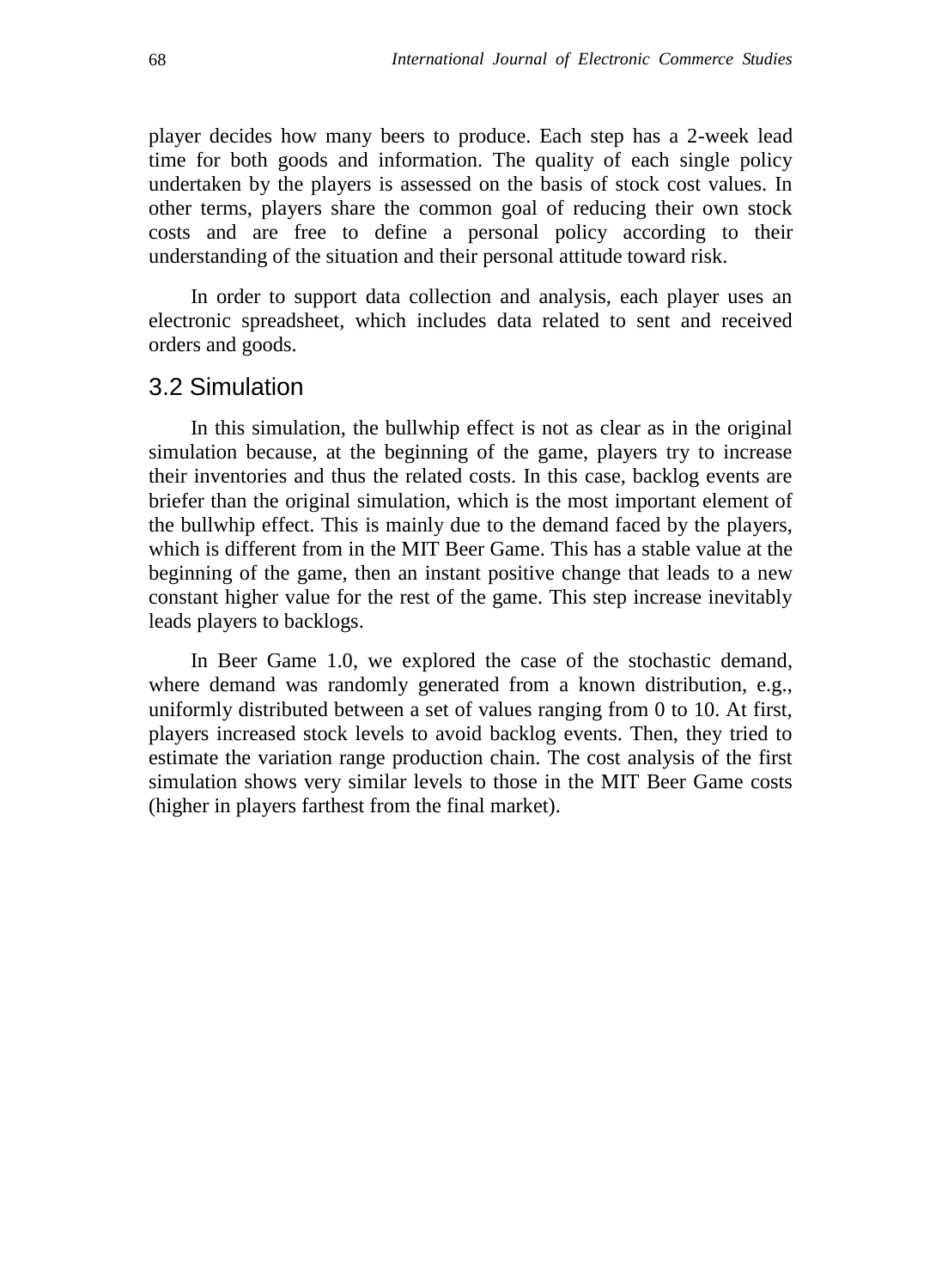

**Figure 1.** Beer game 1.0 player's costs

The only significant differences noted were in the costs of the final retailer (higher in comparison to the two middlemen, i.e., equal to 5.508). This can be explained as follows: using a Never Backlog strategy and knowing the variation of the final demand and the decrease of the goods required by the market, the distributor employs an initial strategy aimed at increasing warehouse levels during the first weeks and then maintaining a constant request equal to the average expected level (equal to 5). In the original game, goods required by the market had a constant value equal to 8; in the simulation, the average value was approximately 4.75. Despite taking into account the producer's total costs (reaching the value of 11.952), the lack of bullwhip effect caused many difficulties for selling warehouse stock. As to the middlemen, the wholesaler provides interesting insights: He adopted the Just in Time model but, due to the delay of orders and delivery of goods (leading to a 4-week postponement), he was not able to avoid an oversized warehouse or backlog events. However, he managed to have the lowest cost (equal to 2.376).

#### **4. BEER GAME 2.0**

#### 4.1 Description

In this version of the game, Beer Game 2.0, we introduced some differences in comparison to the previous version. First, players are not in the same linear chain. Starting from the retailer, a new diagram is created, and the two middlemen are placed on parallel lines. Second, the retailer can choose to send the orders to both wholesalers or only to one of them. Finally,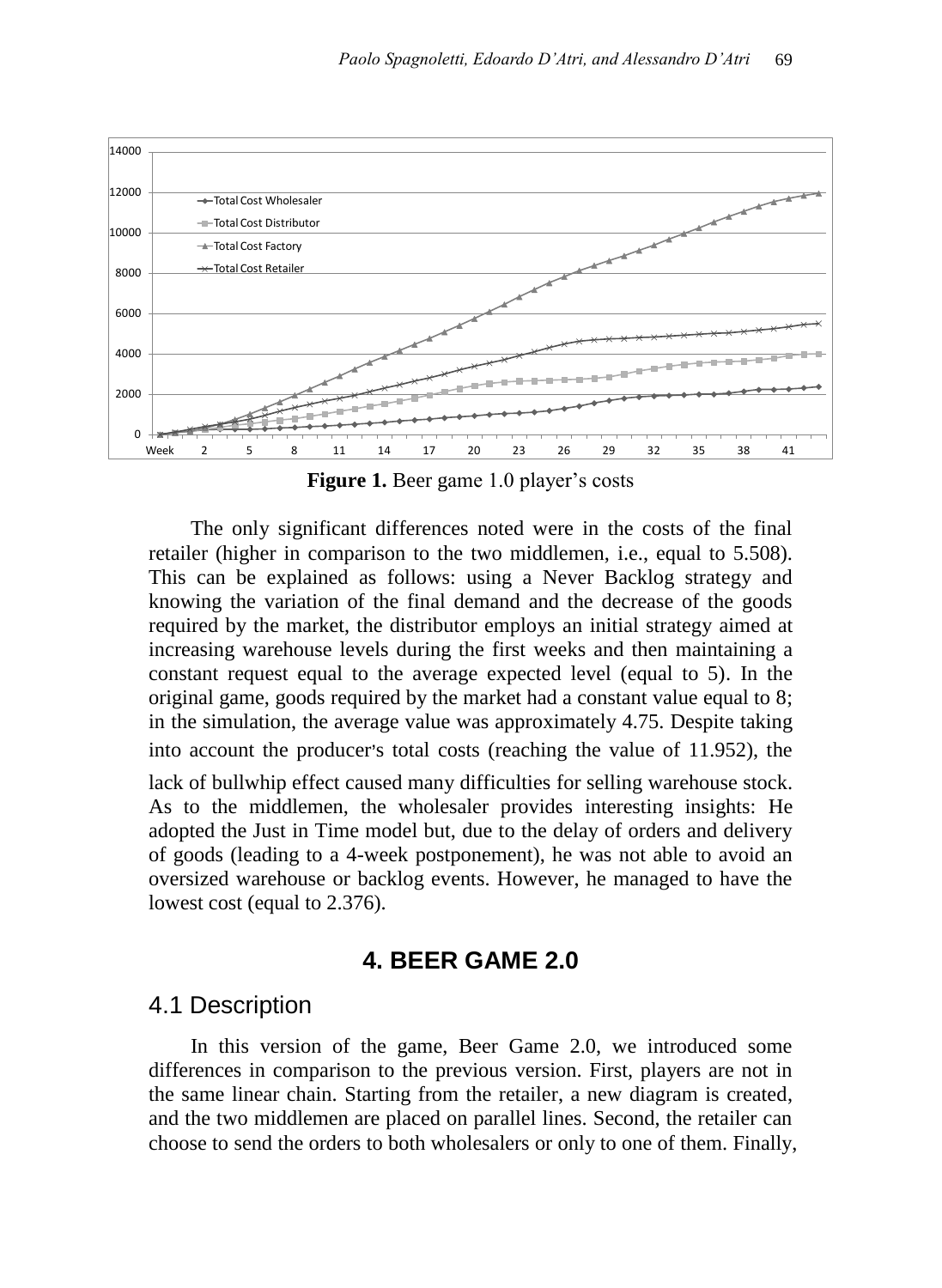

the factory manager, on the basis of his own policy and stock levels, can choose how many orders to manage.

**Figure 2.** Beer game 2.0 supply network

In this simulation, we used another spreadsheet and, unlike the previous version (1.0), it is customized to each player. First, the orders placed by the two wholesalers are separated and distinguished. Second, the factory manager can choose which order to deal with on the basis of his/her personal policy. Third, the retailer dashboard is used to register the beers received by the two different wholesalers, their incoming orders, and orders placed.

#### 4.2 Simulation

The second simulation provided interesting results. The players' total costs are proportional to the levels achieved in simulation Beer Game 1.0 (the factory is the player with the highest cost, followed by the retailer who adopted the same strategy and finally the two wholesalers). The sum of the wholesalers' total costs is equal to the retailer's cost during this simulation (after 44 weeks, the retailer scored 14.712, and both wholesalers scored 14.574).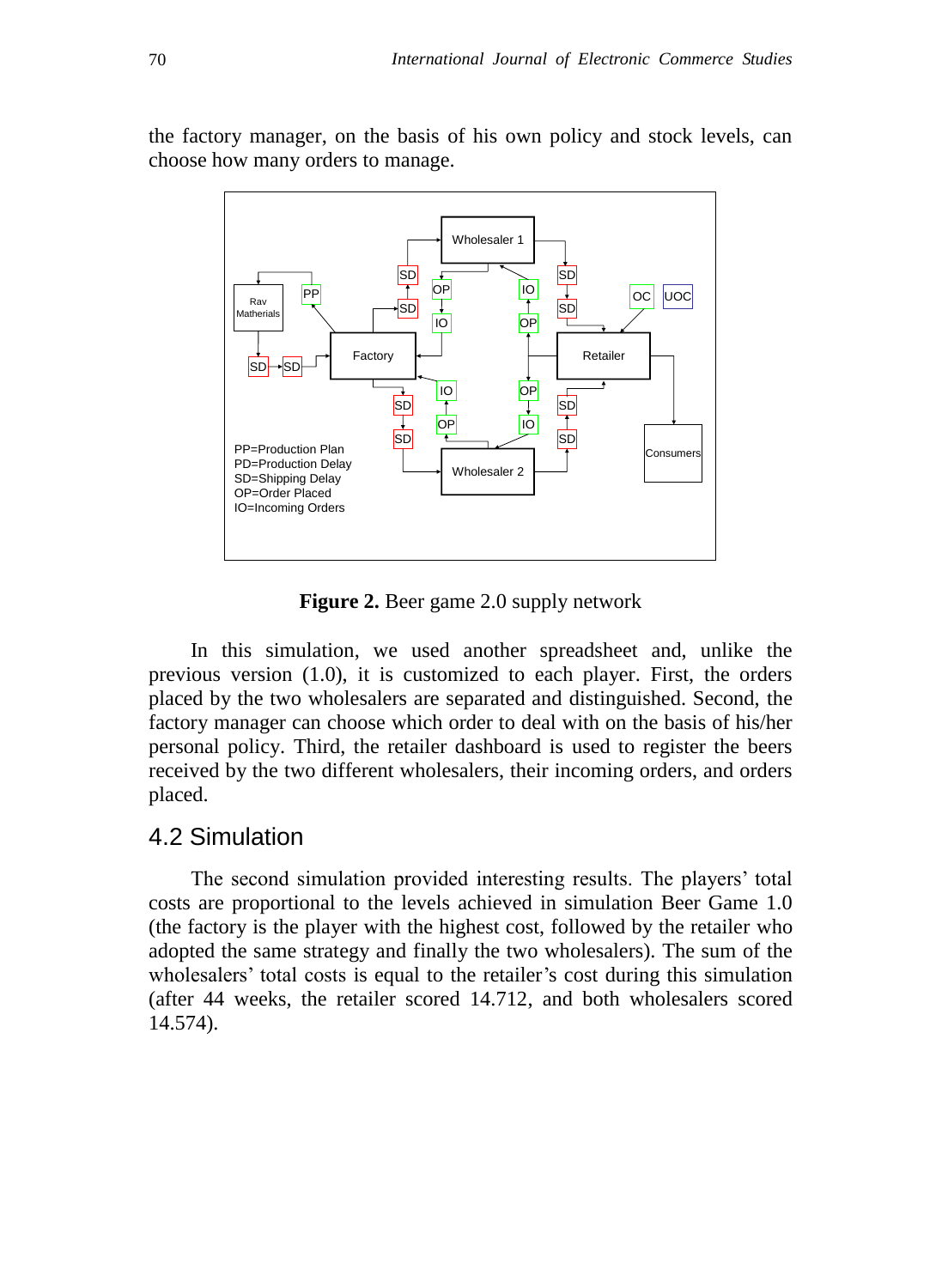

**Figure 3.** Beer game 2.0 player's costs

The factory generally has the highest costs (17.490) because it is the player farthest from the market and the information relating to the demand. The sum of the two wholesalers' costs is very similar to the retailer's cost. From this perspective, the retailer has high costs due to the implementation of a Full Warehouse strategy, which is not the most suitable strategy in a market with such a low variability.

## **5. BEER GAME 2.1**

#### 5.1 Description

In comparison to the previous version, Beer Game 2.1 takes risk management into account. The two wholesalers might not be able to receive the goods sent by the factory. In that case, they can transfer the beers available in stock and try to fulfill the new orders. The other players do not know how many times this could happen. This variable is predetermined: The high-risk wholesaler has higher probability to fail  $(P=0.5)$  and lower backlog costs:

$$
Cr = C * (1-P)
$$

The low-risk wholesaler has a lower probability to fail  $(P=0.16)$  and higher backlog costs.

In particular: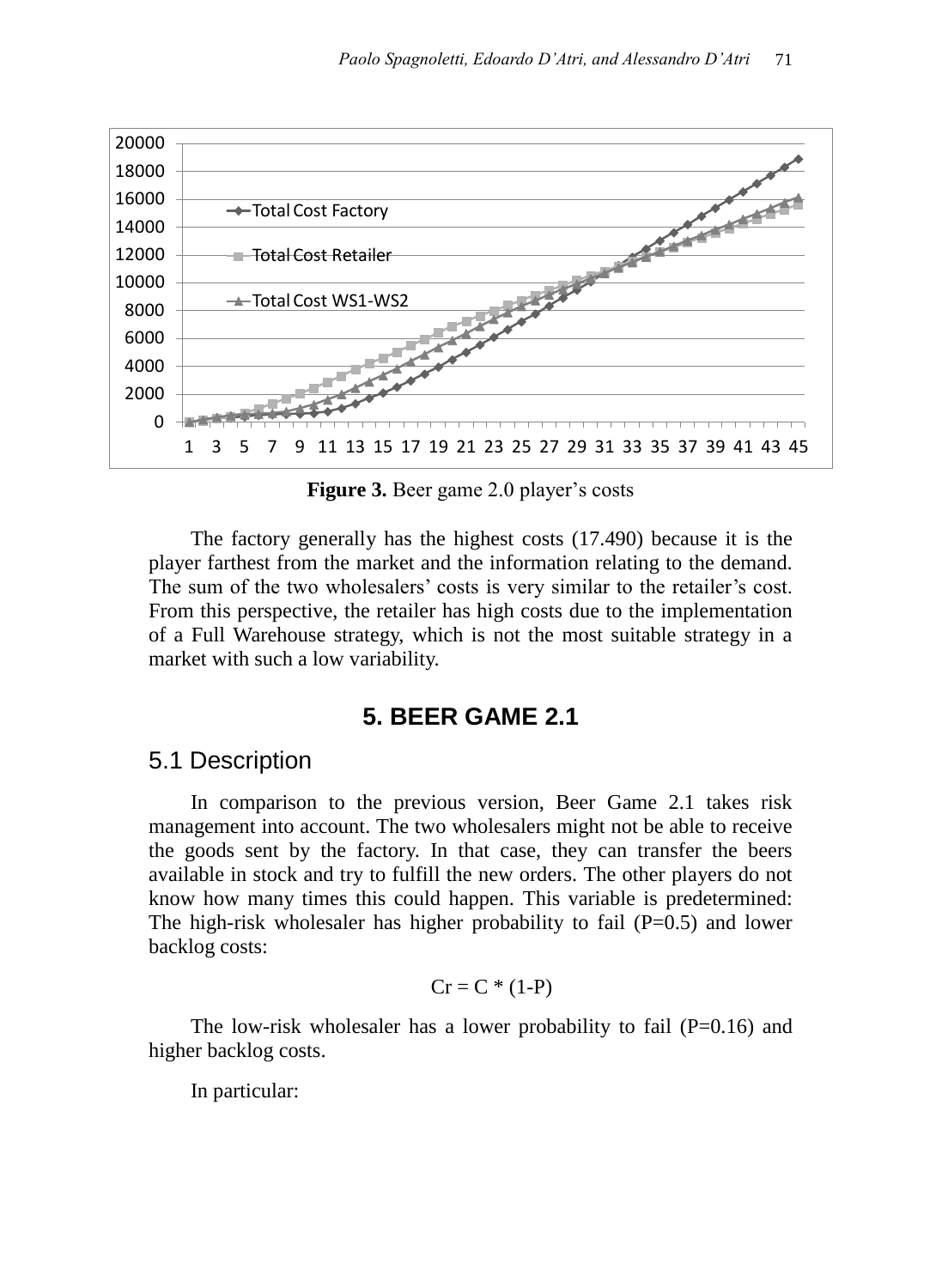- The high-risk wholesaler pays 3 euros per week for each beer crate in the warehouse and 6 euros for each backlog order.
- The low-risk wholesaler pays 5 euros per week for each beer crate in the warehouse and 10 euros for each backlog order.
- The retailer does not know which of the wholesalers poses the greatest risk, but he can try to implement policies to find this out (for example, by estimating failed orders).

## 5.2 Simulation

Analyzing the total costs of simulation Beer Game 2.1, we observed that the factory has the highest costs (28.752) as well as in other simulations. The two wholesalers adopted different strategies; the low-risk wholesaler adopted the Low Cost strategy, allowing him to successfully meet the changes in demand, while the high-risk player, much inclined to take risks, adopted the Pass Order strategy to reduce the inventory's cost. Nevertheless, the wholesalers' costs were lower in comparison to the retailer's. The total of their cost (i.e., 10.348) is less than the cost of the retailer (i.e., 11.430) because the high-risk wholesaler maintained a Pass Order strategy.



**Figure 4.** Beer Game 2.1 player's cost

## **6. DISCUSSION**

The results of the three simulations can be analyzed from two different perspectives: (i) the policies implemented by each player and (ii) the warehouse and backlog costs. From a methodological point of view, each player was asked to review data collected on his behavior and to describe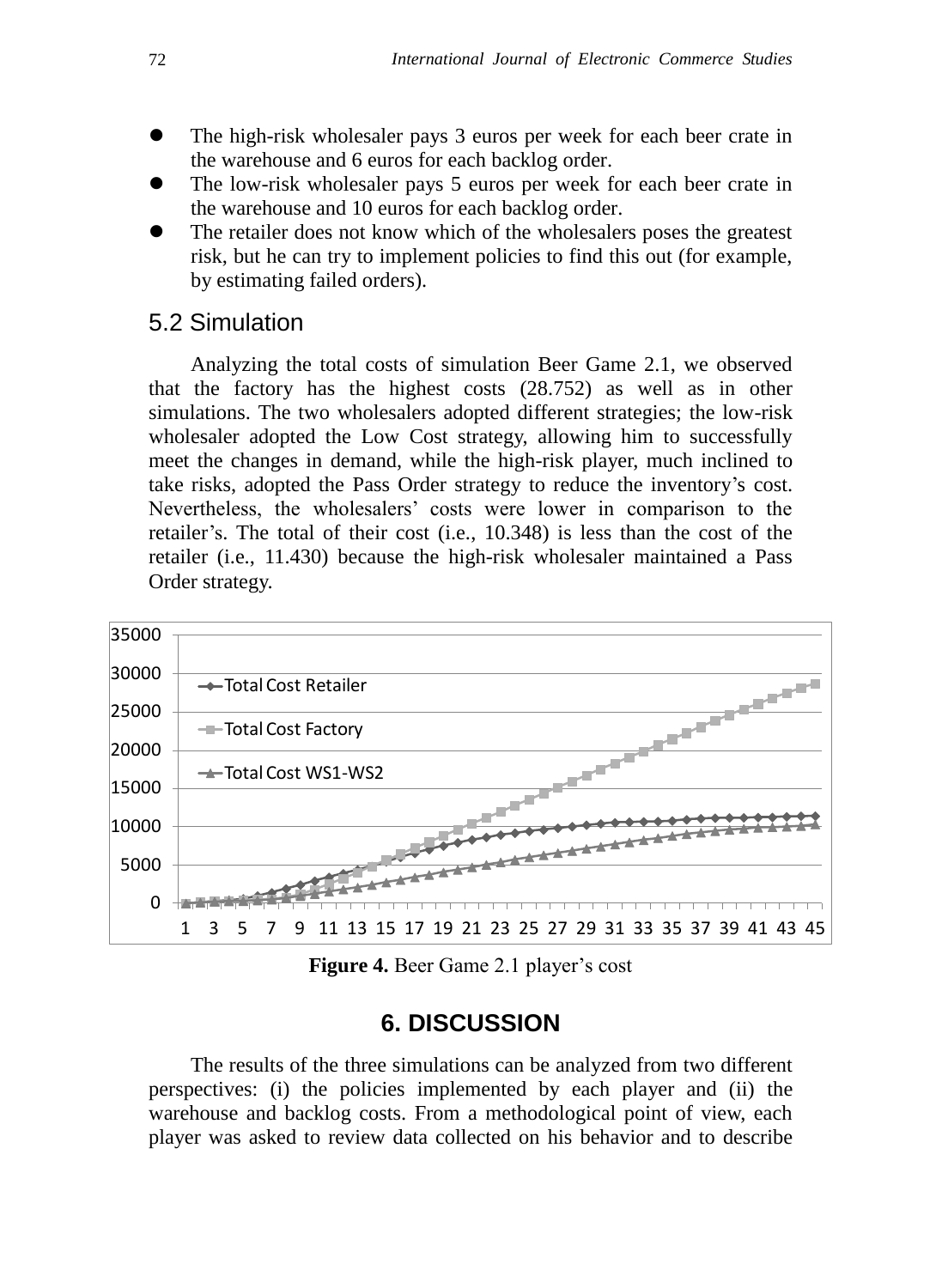the strategy adopted. As to the cost analysis, data collected on each dashboard were compared.

## 6.1 Policies

The policies implemented by the players can be summed up as follows:

## **BEER GAME 1.0**

**Factory:** On the basis of the first orders, the factory tries to create a warehouse able to meet the market demand, avoid backlogs, and, afterwards, set up a strategy aimed at reducing stock levels (Never Backlog strategy).

**Wholesaler no. 1:** Wholesaler no. 1 first implements the "Never

Backlog" strategy, aiming at stock levels able to successfully meet the

estimated maximum market demand (10); then, once he has reached stock levels equal to 10, he starts sending orders to wholesaler no. 2 equal to the orders received by the distributor (Pass Order strategy).

**Wholesaler no. 2:** Wholesaler no. 2 uses a balanced strategy in order to have a low-cost warehouse and, at the same time, meet the market demand and avoid backlogs (Full Warehouse).

**Retailer**: On the basis of the first orders, the retailer tries to create a warehouse able to meet the market demand and, afterwards, set up a strategy aimed at reducing stock levels.

## **• BEER GAME 2.0**

**Factory:** By adopting a strategy with a cautious attitude toward risk, the factory aims at unsold stock levels capable of satisfying demand from the two middlemen without running the risk of building up a backlog.

**Wholesaler no. 1:** By adopting a balanced strategy, wholesaler no. 1 aims to keep stocks not particularly high but always capable of serving orders, minimizing costs, and avoiding backlogs.

**Wholesaler no. 2:** By adopting a strategy with a cautious attitude toward risk, wholesaler no. 2 aims at enough stock levels to avoid building up a backlog and deal with new orders.

**Retailer:** By adopting a strategy with a cautious attitude to risk, the retailer first aims at a warehouse able to meet the market demand without running the risk of building up a backlog; then, he tries to slowly reduce unsold stock.

## **BEER GAME 2.1**

**Factory:** At first, the factory aims at creating a warehouse able to meet the demand of the two middlemen, both of whom are risk subjects.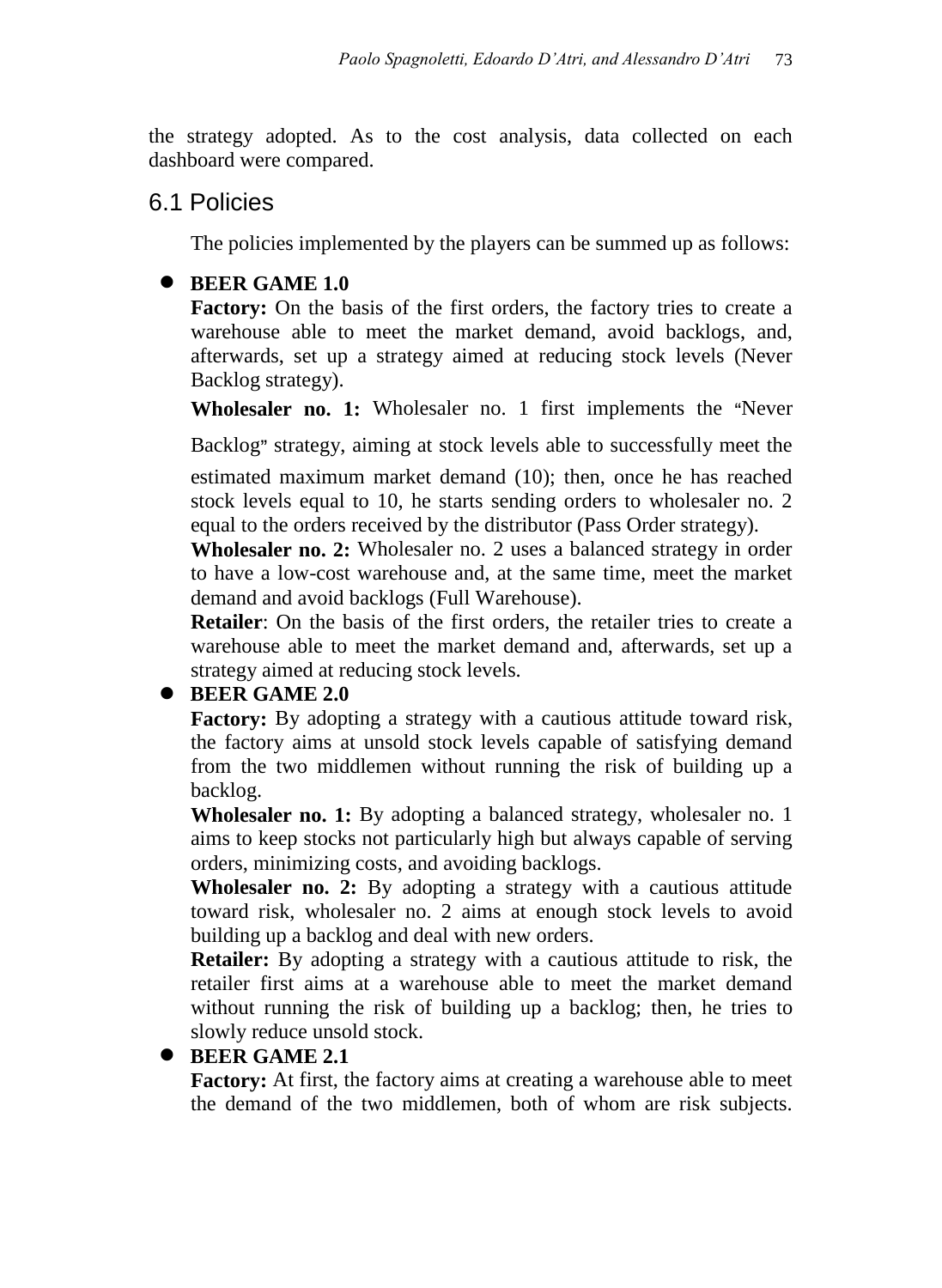Then, the factory assesses the most-suitable strategies to reduce unsold stock.

**High-risk wholesaler:** At first, the high-risk wholesaler aims at keeping the warehouse at initial levels and then, on the basis of orders received, aims at reducing stock levels and meeting orders received.

**Low-risk wholesaler:** Aware of playing the role of the " low-risk"

middlemen, his main aim is keeping the lowest unsold stock levels. **Retailer:** The retailer places substantial orders to both wholesalers aiming at creating a warehouse able to face demand variations and, later on during the game, identifying the riskiest wholesaler in order to reduce stock levels and costs.

|                                        | <b>Beer Game 1.0</b> | <b>Beer Game 2.0</b> | <b>Beer Game 2.1</b> |
|----------------------------------------|----------------------|----------------------|----------------------|
| <b>Factory</b>                         | Never backlog        | Never backlog        | Full warehouse       |
| <b>Wholesaler no. 1</b><br>(high risk) | Pass order           | Low cost             | Low cost             |
| <b>Wholesaler no. 2</b>                | Full warehouse       | Never backlog        | Pass order           |
| <b>Retailer</b>                        | Full warehouse       | Full warehouse       | Never backlog        |

Table 2. Policies of players during the simulations

According to the policies described in the above-mentioned matrix and the player's descriptions after the simulations, it is possible to identify two main opposite policies in warehouse management: Never Backlog and Pass Order. In the first policy, players try to foresee customer demand and be always able to satisfy that request. A negative demand variation (near to zero) leads to high stock levels and higher costs that they are not able to reduce.

In the Pass Order policy, the player shows a greater willingness to take risks, as demonstrated by the intention of keeping low stock levels to reduce costs. Delays in goods delivery are common to all players; they have a negative impact on their choice and often lead players to backlog events. Simulations highlight how players were led to make choices on the basis of these two main policies, trying to fill their warehouse or reduce costs and showing higher or lower willingness to take risks.

#### 6.2 Costs

During the three Beer Game simulations, we observed that the costs of each player reflected the results of the MIT Beer Game simulation; the player farthest from the market always has higher costs. With the exception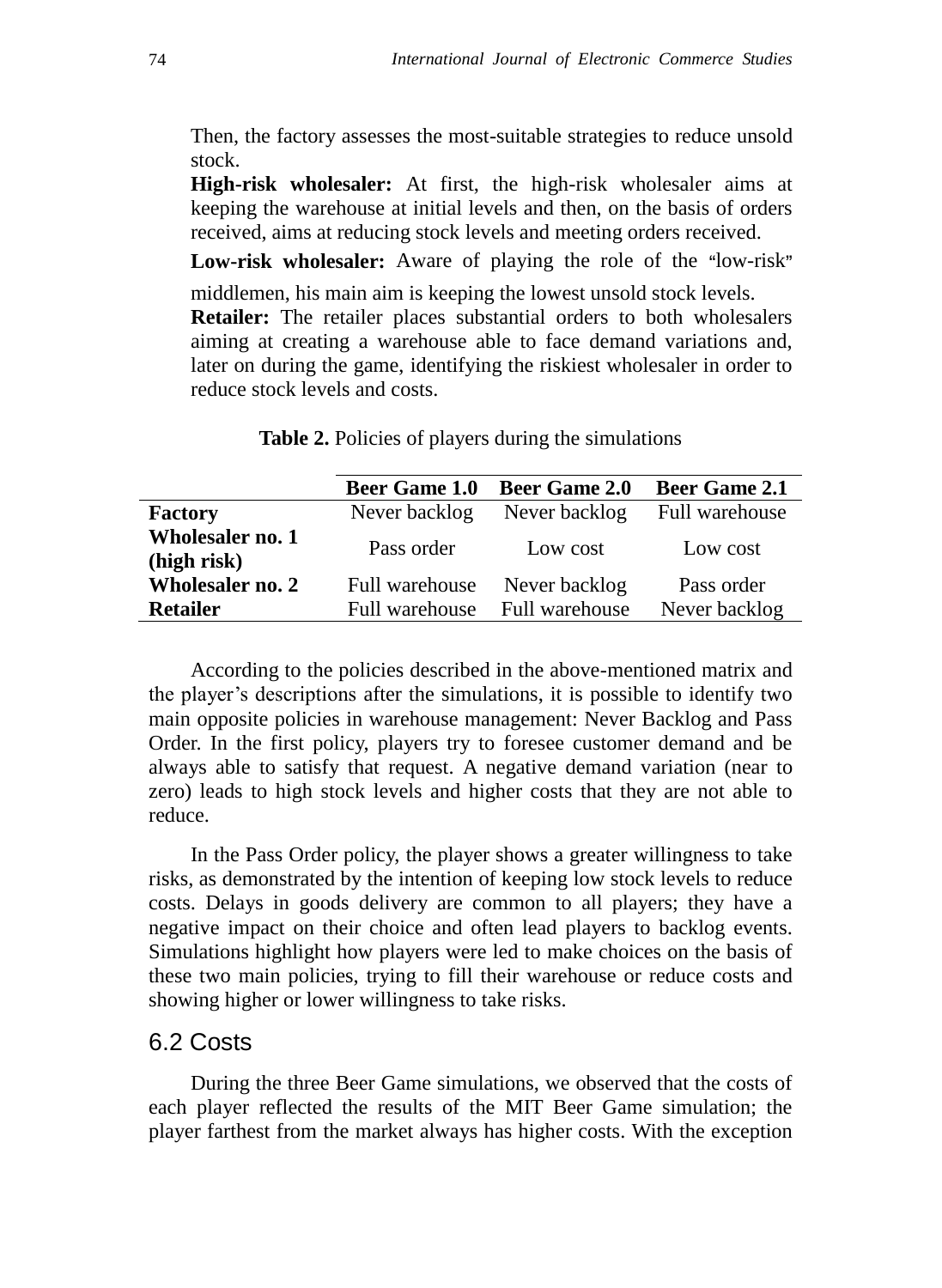of the retailer costs (which are always higher in comparison to the wholesaler's in the three simulations), the factory suffers from higher costs due to the total absorption of market demand by the players. This resulted in no supply demand by the wholesalers and the factory's inability to clear unsold stock.

| <b>Table 3.</b> Comparison among cost trends in the three simulations |
|-----------------------------------------------------------------------|
|-----------------------------------------------------------------------|

|                         | <b>Beer Game 1.0</b> | <b>Beer Game 2.0</b> | <b>Beer Game 2.1</b> |
|-------------------------|----------------------|----------------------|----------------------|
| <b>Factory</b>          | 11952                | 17490                | 28752                |
| <b>Both wholesalers</b> | 6384                 | 14574                | 10348                |
| <b>Retailer</b>         | 5508                 | 14712                | 11430                |

A comparison among the cost trends in the three simulations is extremely interesting. A significant cost increase can be observed between Beer Game 1.0 and Beer Game 2.0 due to an insufficient market demand towards the supply chain (this also led to no player demand and stagnation of goods in most warehouses). During simulation Beer Game 2.1, the two wholesalers were given different costs on the basis of their attitude towards risk. For this reason, they enjoyed lower costs in comparison to the retailer and made their supply chain more cost efficient.

## **7. DISCUSSION AND CONCLUSION**

Following an introduction to the MIT Beer Game, the characteristics of two new versions of the simulation tool were presented that take into account virtual enterprise variables. A series of simulations was carried out on the three versions of the tool, and the results were comparatively analyzed. Finally, through the analysis of simulation data and a focus group with the players, we were able to outline their policies.

Both the MIT Beer Game and its evolutions share a number of limitations that can be the basis for further research in this domain. The structural complexity of virtual enterprises is not reflected in the topology of the new versions of the Beer Game, which is still based on two parallel lines. This choice allowed creation of simple tools that do not need the support of an IT platform for running the simulation. The effectiveness of this approach needs to be demonstrated by assessing the learning objectives achieved by a group of users playing with different versions of the Beer Game. Finally, the three simulations were carried out by the same group of students from the LUISS ETC course. Therefore, data may be affected from some bias due to the learning processes of students. Possible directions to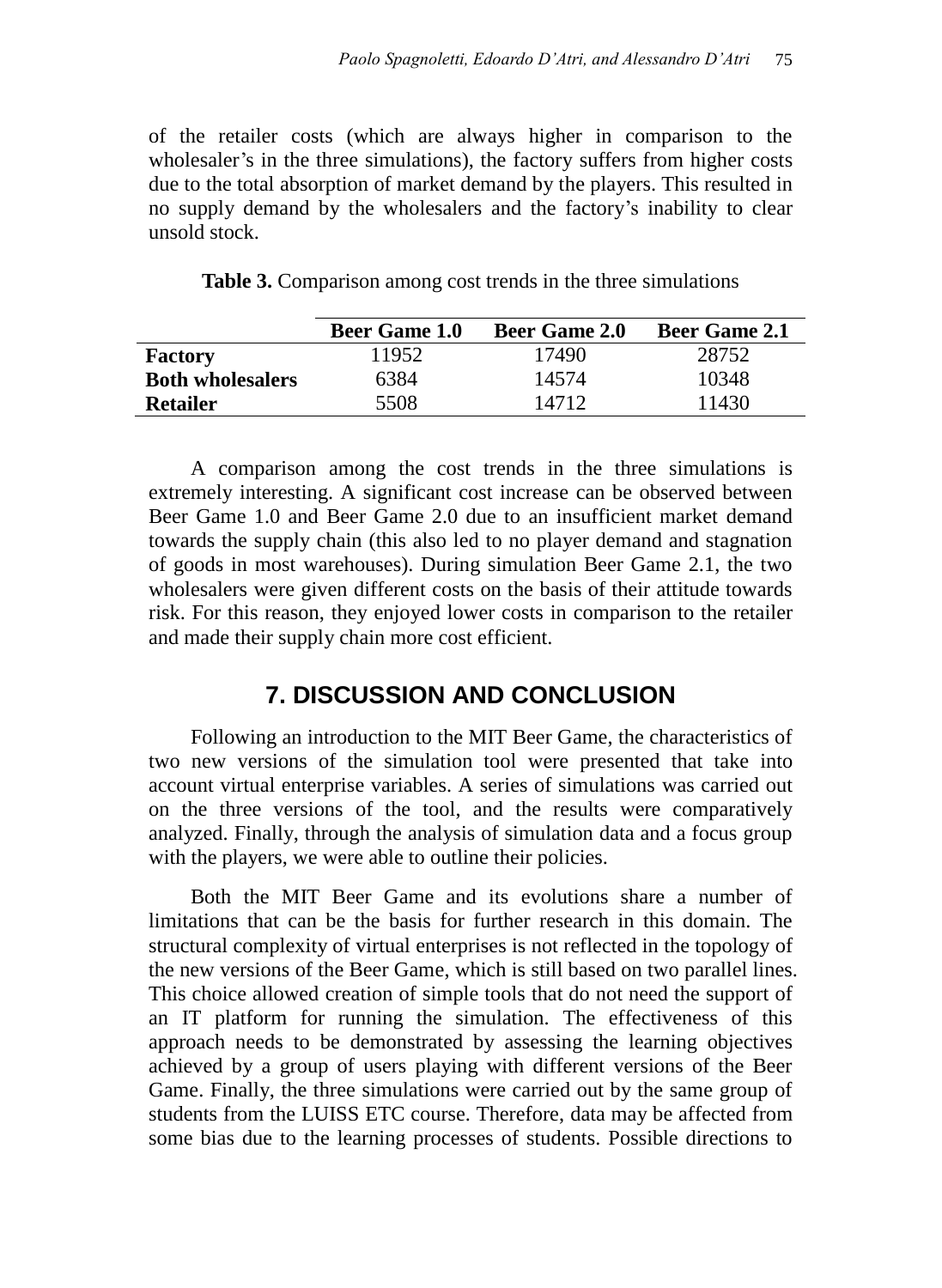further develop the empirical part of this work are related to the i) collection of more data and (ii) simulation of a supply chain where information is suddenly available for each player without having a slow information flow as it happens with goods delays. In this case, we expect that players will easily adopt a low-cost policy, able to rely on a strongly integrated supply chain.

This study offers two main contributions. First, it increases understanding of the complexity of managing decision making in supply chains and networks. Indeed, Never Backlog, Full Warehouse, Low Cost, and Pass Order options emerged as policies adopted by the players. These policies were analyzed with respect to their relationship with the structure of the supply chain. The second contribution is related to simulation studies<sup> $24$ </sup> and the availability of a new teaching tool<sup>25</sup> to show students the different implications of a supply chain that takes into account topology, transaction costs, and risks. The feedback collected from the participants demonstrated that by using this simulation tool, it is possible to critically analyze the decision making process and understand the foundation of the policies adopted by the managers.

#### **7. REFERENCES**

- [1] A. D'Atri, P. Spagnoletti, A. Banzato, C. Bonelli, E. D'Atri, V. Traversi, and P. Zenobi, From supply chains to supply networks: The beer game evolution. *Paper presented at 13th IFAC Symposium on Information Control Problems in Manufacturing*, Moscow, Russia, June 3-5, 2009.
- [2] J.D. Sterman, Instructions for running the beer distribution game (D-3679), *Sloan School of Management*, MIT, 1984.
- [3] J.C. Anderson, Dyadic business relationship within a business network context. *Journal of Marketing*, 58(4), p1-15, 1994. [http://dx.doi.org/10.2307/1251912.](http://dx.doi.org/10.2307%2F1251912)
- [4] H.L. Lee, V. Padmanabhan, S. Whang, The bullwhip effect in supply chains. *Sloan Management Review*, 38(3), p93-102, 1997.
- [5] V. Shuklaa, M.M. Naima, and E.A. Yaseenb, 'Bullwhip' and 'backlash' in supply pipelines. *International Journal of Production Research*, 47(23), p6477-6497, 2009. [http://dx.doi.org/10.1080/00207540802270096.](http://dx.doi.org/10.1080%2F00207540802270096)
- [6] P. Kaminsky, and D. Simchi-Levi, A new computerized beer game: A tool for teaching the value of integrated supply chain management. In H.L. Lee, and N.G. Shu Ming (Eds.), *Global Supply Chain and Technology Management* (p216-225). Miami, Florida: The Production and Operations Management Society, 1998.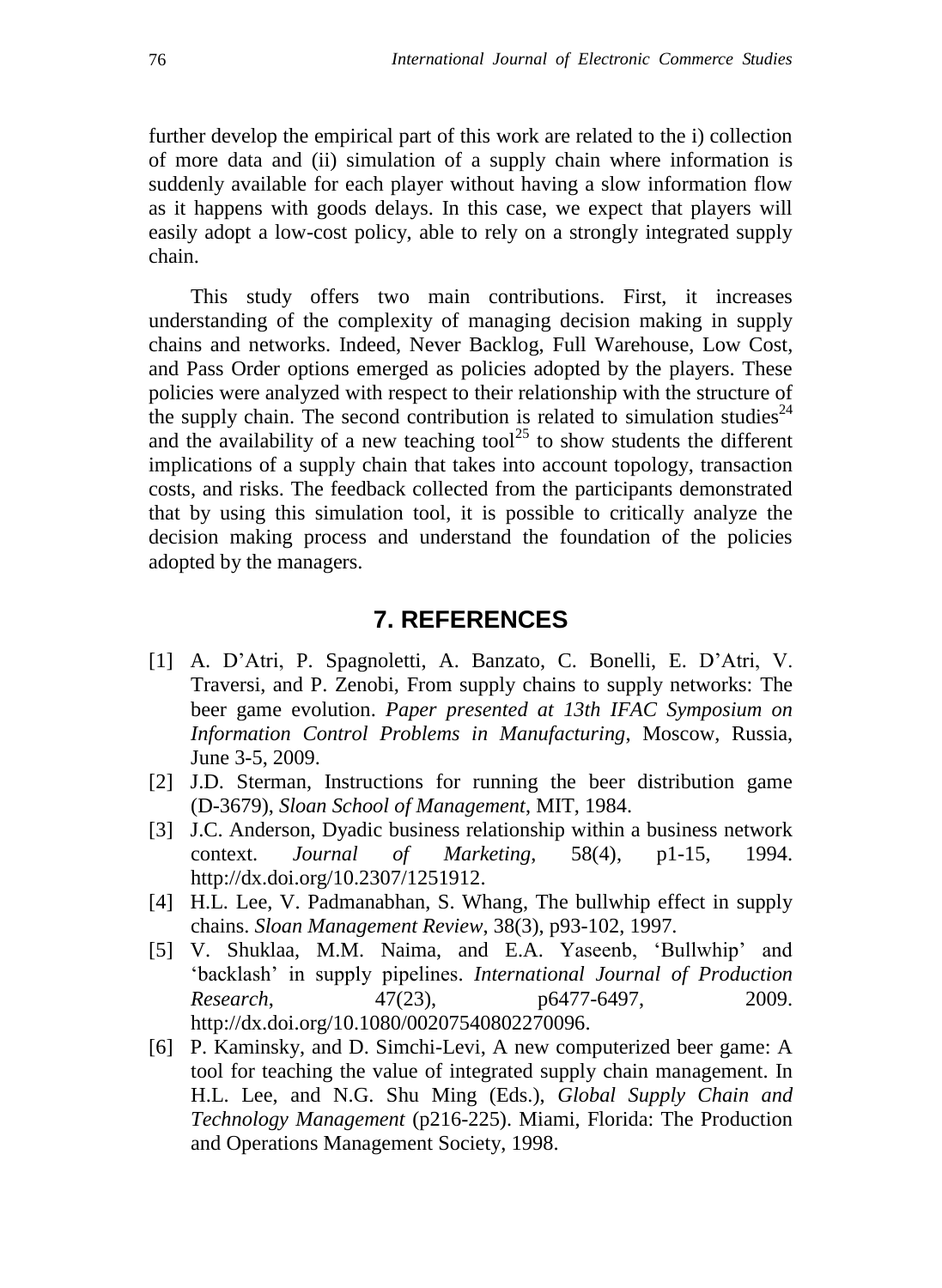- [7] S.O. Kimbrough, D.J. Wu, and F. Zhong, Computers play the beer game: Can artificial agents manage supply chains? *Decision Support Systems*, 33(3), p323-333, 2001. [http://dx.doi.org/10.1016/S0167-9236\(02\)00019-2.](http://dx.doi.org/10.1016%2FS0167-9236%2802%2900019-2)
- [8] F. Chen, and F. Samroengraja, The stationary beer game. Production and operations management. *Production and Operations Management*,  $9(1)$ ,  $p19-30$ ,  $2000$ . [http://dx.doi.org/10.1111/j.1937-5956.2000.tb00320.x.](http://dx.doi.org/10.1111%2Fj.1937-5956.2000.tb00320.x)
- [9] M. Holweg, and J. Bicheno, Supply chain simulation A tool for education, enhancement and endeavour*. International Journal of Production Economics*, 2(21), p163-175, 2002. [http://dx.doi.org/10.1016/S0925-5273\(00\)00171-7.](http://dx.doi.org/10.1016%2FS0925-5273%2800%2900171-7)
- [10] S. Kumara, C. Chandrab, and M.S. Seppanenc, Demonstrating supply chain parameter optimization through beer game simulation. *Information Knowledge Systems Management*, 6(4), p291-322, 2007.
- [11] K.T. Hung, and S. Ryu, Changing risk preferences in supply chain inventory decisions. *Production Planning & Control*, 19(8), p770-780, 2008. [http://dx.doi.org/10.1080/09537280802550146.](http://dx.doi.org/10.1080%2F09537280802550146)
- [12] B.M. Beamon, Supply chain design and analysis: Models and methods. *International Journal of Production Economics*, 55(3), p281-294, 1998. [http://dx.doi.org/10.1016/S0925-5273\(98\)00079-6.](http://dx.doi.org/10.1016%2FS0925-5273%2898%2900079-6)
- [13] J.A.D. Machuca, and R. Del Pozo Barajas, A computerized network version of the Beer Game via the Internet. *System Dynamics Review*, 13(4), p323-340, p323-340, 1997. [http://dx.doi.org/10.1002/\(SICI\)1099-1727\(199724\)13:4<323::AID-SD](http://dx.doi.org/10.1002%2F%28SICI%291099-1727%28199724%2913%3A4%3C323%3A%3AAID-SDR135%3E3.0.CO%3B2-O) [R135>3.0.CO;2-O.](http://dx.doi.org/10.1002%2F%28SICI%291099-1727%28199724%2913%3A4%3C323%3A%3AAID-SDR135%3E3.0.CO%3B2-O)
- [14] P.M. Reyes, Parallel interaction supply chain game: An extension of the beer game. *Decision Sciences Journal of Innovative Education*, 5(2), p413-421, 2007. [http://dx.doi.org/10.1111/j.1540-4609.2007.00151.x.](http://dx.doi.org/10.1111%2Fj.1540-4609.2007.00151.x)
- [15] R. Norman, and R. Rafael, From value chain to value constellation: Designing interactive strategy. *Harvard Business Review*, 71(4), p65-77, 1993.
- [16] M.T. Martinez, P. Fouletier, K.H. Park, and J. Favrel, Virtual enterprise - Organisation, evolution and control. *International Journal of Production Economics*, 74(1-3), p225-238, 2001. [http://dx.doi.org/10.1016/S0925-5273\(01\)00129-3.](http://dx.doi.org/10.1016%2FS0925-5273%2801%2900129-3)
- [17] P. Spagnoletti, and S. Za, A design theory for e-service environments: the interoperability challenge. In M. Snene (Ed.), *IESS 2012, LNBIP 103* (p201-211). Berlin Heidelberg: Springer-Verlag, 2012. [http://dx.doi.org/10.1007/978-3-642-28227-0\\_15.](http://dx.doi.org/10.1007%2F978-3-642-28227-0_15)
- [18] A.M. Braccini, P. Spagnoletti, and A. D'Atri, Defining cooperative business models for interorganizational cooperation. *International*